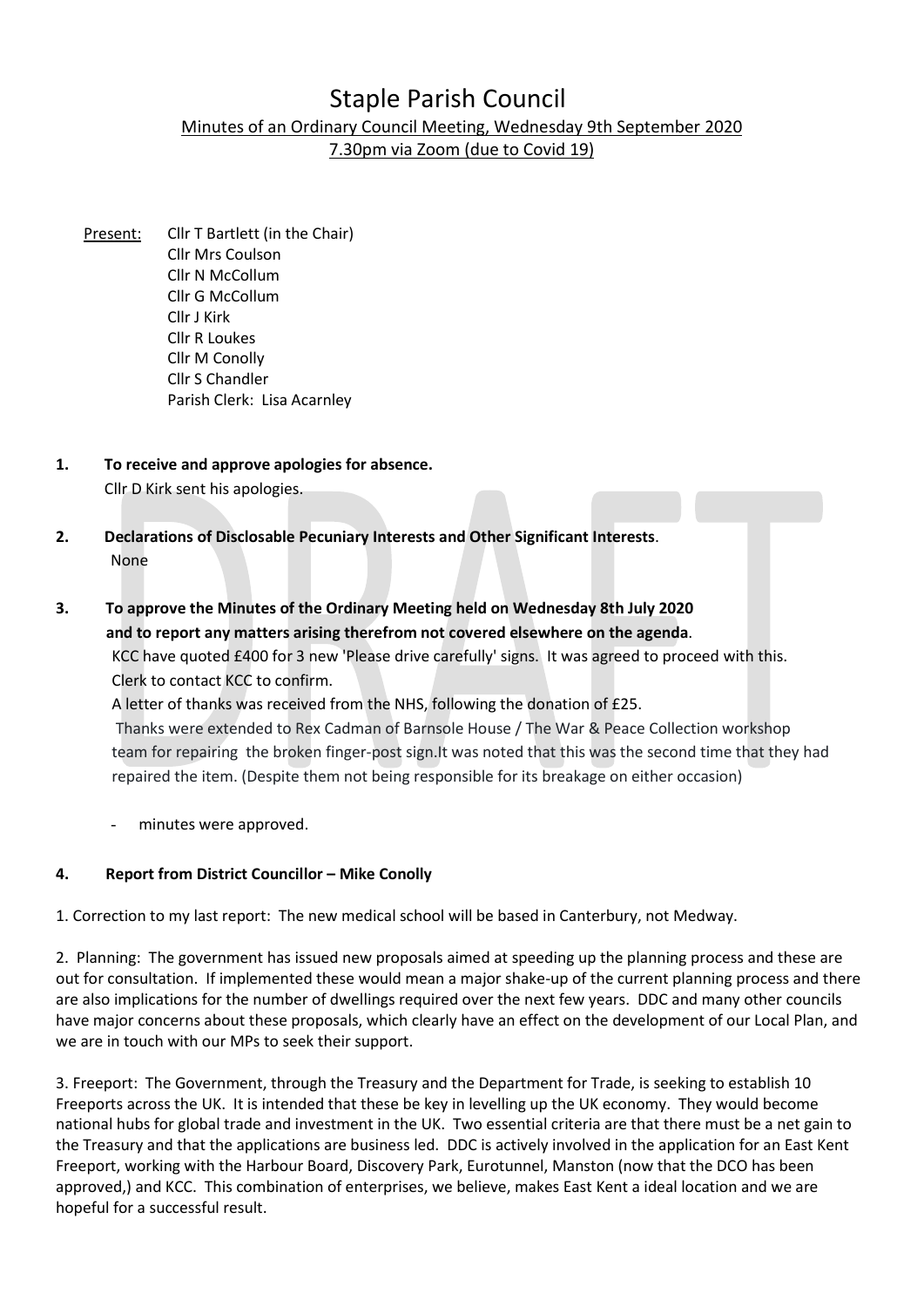4. Housing: DDC and the three other partners in East Kent Housing will formally take over management of each Council's housing stock on October 1<sup>st</sup>. 47 EKH staff will transfer to DDC. (We understand that Canterbury, with only a slightly higher number of homes, will be taking over 90.) This will not be a simple process. We are already seeing a decline in service levels and it will almost certainly get worse before it gets better.

5. Cable Car: the idea of a cable car from the Dover Waterfront up to the Castle has long been a gleam in the eye for DDC. A recent report from specialist consultants SCJ Alliance has provided a new impetus as it suggests a real commercial opportunity. Clearly the support of English Heritage is crucial and they are discussing the project at a senior level. A formal paper outlining the business case will go to Cabinet in the autumn. It is expected that one year would be required for planning and design and between one and two years for construction, depending on which technology is chosen.

6. The dates for the Open Golf Championship next year have been confirmed as July  $11^{th}$  to  $18^{th}$ . Work on Sandwich station has been completed and the new Travelodge at Discovery Park will open by Christmas.

7. The café at Kearsney Abbey is now open and parking arrangements have been improved.

8. The Sandwich Toll Bridge will be closed for urgent repairs from September  $21<sup>st</sup>$  for 10 weeks.

9. A planning application has been received for a Mini Golf centre on Walmer seafront. The current pop-up version has proved very popular

Cllr Conolly also confirmed that planning permission has been granted for Preston village to build a new village hall. ..............................................................................................................................................................................

Cllr Bartlett explained that the Cafe at Kearsney Abbey is currently a pop up one, with a view to opening the main cafe at the end of the month.

Cllr Bartlett explained that the government is considering increasing the number for the amount of new houses that the area needs to build and local parishes and councillors are unhappy with this. Cllr N McCollum explained that there is also concern over local heritage sites and whether these could suffer.

Councillors will be working on getting local MPs on side and if everyone pulls together then there is more chance that the government will back down.

The final consultation is not due until Spring/winter next year.

The Winter grant is still available for organisations to apply for. Cllr G McCollum suggested that details are sent to the organisations who usually apply for funding from the Country Fayre.

# KCC Members Report – Sandwich Division – September 2020

Although formal meetings do not happen in August work has continues much more intensively this year that is usual for the month, in particular towards an amended budget for the current year to come to full Council in September but also to continue the work towards re-opening some facilities and building safely with the relevant Covid-19 restrictions. Clearly this will sometimes depend on the size and configuration of buildings with some of our older buildings being more challenging.

The re-opening of further libraries, reinstatement of limited book browsing and the mobile library services are all happening, sadly this is not possible for Sandwich library yet but it is being worked on.

Work on economic recovery continues with the announcement of a new Economic Recovery Dashboard which is available on the KCC website at Kent.gov.uk/research, this will be a vital piece of the recovery jigsaw in Kent providing real insight and understanding of how our local economy and our business sectors are faring as we emerge from lockdown.

Details of how school transport will be managed as pupils return to school next week have been announced and can be found on the KCC website, Cabinet Member Richard Long has said that wherever possible and providing it can be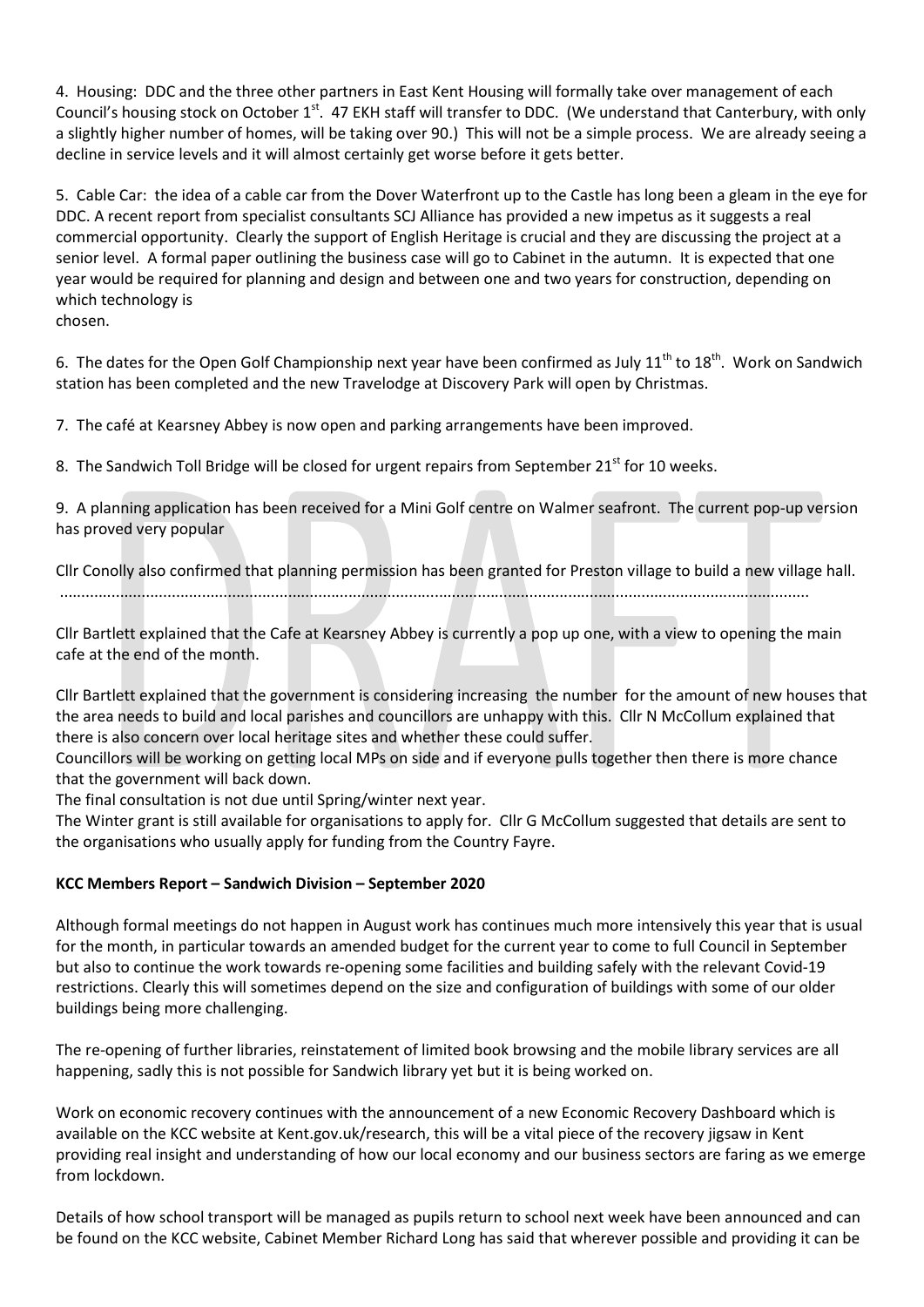done safely we would encourage pupils to walk or cycle to school, with a parent or carer if necessary which will free up much needed space on public transport. For pupils with special needs KCC has been working with Special schools directly to ensure that children with additional needs will be provided with a safe route to and from school.

Finally last Monday KCC made the very difficult but essential decision to stop receiving unaccompanied asylum seeking children from the port at Dover, because of the gravity of this decision I am repeating in full the statement that was made on the day by myself as Cabinet Member for Integrated Children's Services and the Leader, I would just like to add that some media reports have been incorrect and any young people arriving on our shores have been taken directly into the care of other local authorities :

As you know over recent months we have highlighted to you and more widely through the media the crisis which faces the County Council with regards to our ability to accept and safely meet our statutory duty of care to newly arrived unaccompanied asylum-seeking children (UASC) from Border Force at the port of Dover. It is deeply regrettable that we must advise you that KCC can no longer accept new UASC arrivals from today until a solution can be found by the Home Office to fairly distribute the children to other Local authorities.

Since the beginning of 2020 we have received over 400 UASC referrals and we now have 589 under 18 year old's in our care today. In addition to this we have 940 UASC care leavers. This compares with the level the Government has stated Kent should or could safely look after (0.07% or 231 children in Kent) and we believe there are only 1 or 2 other LAs close to or over 0.07%.

This has been fuelled in particular by arrivals by boat from France since March. In August alone we have had close to 100 arrivals. The pace and volume of arrivals is now overwhelming our service capacity.

The long term effect on our services of having such a disproportionally large cohort of UASC in Kent alone risks a cumulative and detrimental effect on the performance and safety of all of our children's social care services, particularly those for children in care and care leavers. No single authority service should be asked to take this pressure in the way that Kent has.

In May 2020, Roger, as Leader, made a direct appeal for support to the Home Secretary Priti Patel. Following this, we held several urgent discussions with Chris Philp MP, which did generate some solutions including the announcement of increased funding nationally for UASC and Care Leavers. There is no doubt that the increase of resources to KCC which will flow from the new formula will be very helpful, and is a welcome recognition of the degree to which the issue has not been addressed satisfactorily in previous years. However, the large scale increase in the numbers of UASC arriving on our shores this year, particularly during lockdown, and the failure of the National Transfer Scheme to fairly distribute the care of these young people throughout the UK, has placed an impossible strain on finite KCC social care resources such as social workers, independent reviewing officers, care workers, foster carers, accommodation and funding.

Following advice from Matt Dunkley, our Corporate Director Children, Young People and Education, we have accepted that having utilised our remaining residential capacity over the weekend and this morning by taking a further 13 young people, the County Council will no longer be able to safely discharge our statutory duty to receive into our care unaccompanied minors arriving at the Port of Dover, claiming asylum and referred to us by the UK Border Force.

In making this response we have taken into account the current situation we are facing with respect to the numbers of children already in our care and we are mindful of the statutory duty we have under the Children's Act 2004, particularly for Sue as Lead Member, with regard to the provision of a minimum of standard safe and legal care to any young people to whom we are corporate parent. We will continue to review the situation and stay in contact with the Home Office and other UK local authorities for support.

This is not a position we wish to be in but is the stark reality of what is a very national problem falling purely on Kent shoulders. As we have consistently suggested to the Home Office, this situation could easily remedied by a national solution which would see every other local authority in the UK immediately accept 2 or 3 (under 18 year-old) UASC from Kent into their care. Kent's numbers would reduce to the County Council's safe allocation as stated in the National Transfer Scheme (231 children). Only Government can make that happen.

Sue Chandler

Cllr Chandler also confirmed that more tip visits per household will be available. Drainage works at the bottom of Durlock Road have been completed but we need to wait until there is sufficient rainfall in order to confirm that the works have been fully effective.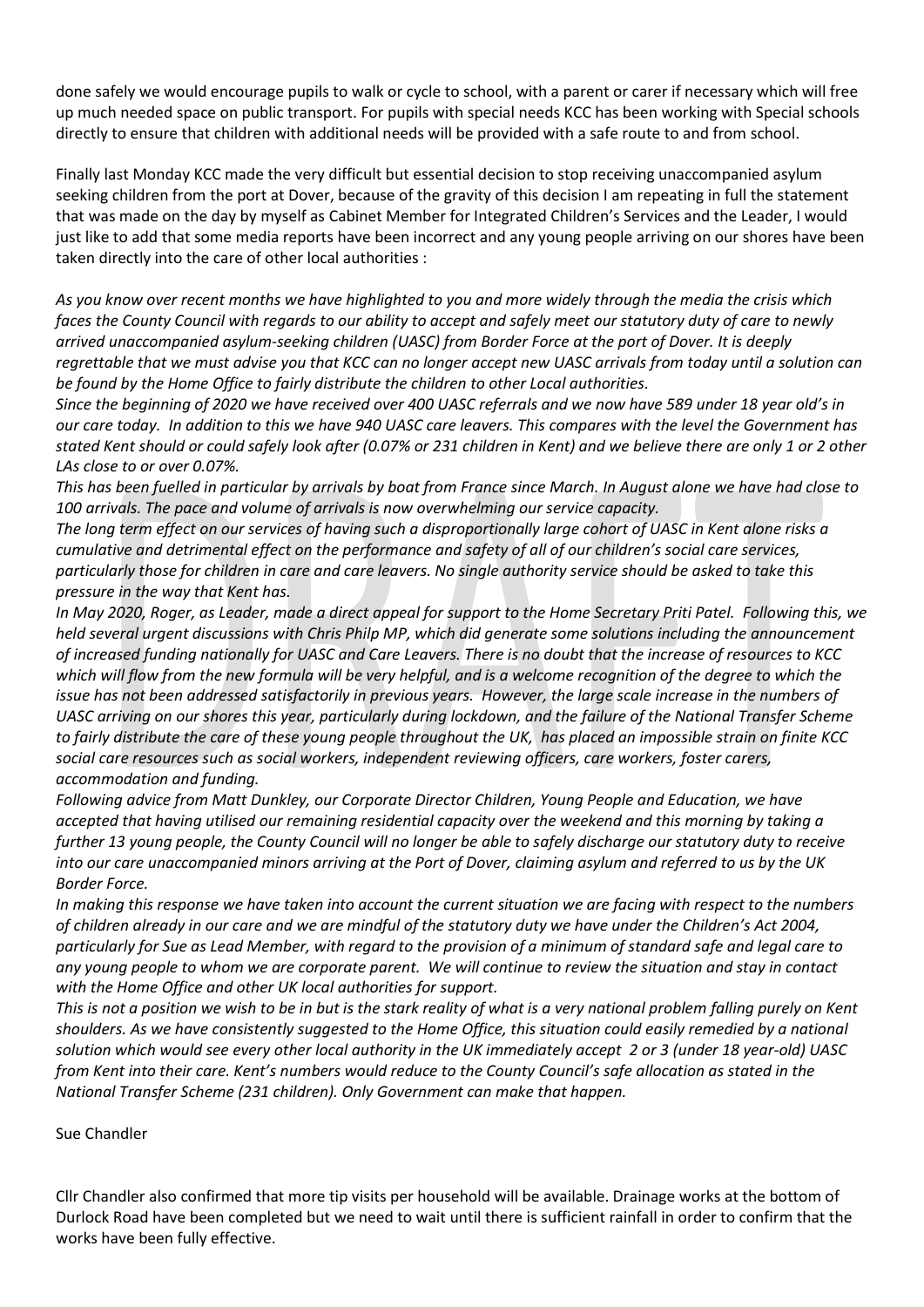5. To receive any updates on the Community Speedwatch and Speed Indicating Devices.

# Community Speedwatch & SID Report

## September 2020

# Speedwatch

Since the lock-down due to the pandemic and at the request of Kent Police and Community Speedwatch we have not done any Speedwatch sessions.

Although Speedwatch has started (from June 15<sup>th</sup>) Staple group has been unable to start until we were given the green light on Sunday allowing everyone to operate a session. This is as long as we abide by the Covid rules of 2m separation and 70's plus wear masks. Good News for us ~ bad news for speeders!!!

If you have any spare time and are worried about speeding in Staple please, PLEASE, contact me. You only need to spare 1 – 2 hours in a month. If no-one comes forwards I have to assume that Staple villagers are happy with the traffic speeds through the village. This month we welcome one new member who sees speeding every day past his house on Lower Road and wanted to help ~ thanks Nigel

We will very happily accept any new volunteers who would like to see a reduction in speeds through the village. Please contact me if you want further information:- roger43@gmail.com or 01304 812306

# SID report (for August)

The Street - east bound SID Stayed in same direction 85th Percentile Speed = 34.2 MPH a slight increase from June 85th Percentile Vehicles = 15,893 counts a 52% increase (increase in traffic due to road Staple/Wingham closed) Total Vehicles = 18,698 counts Average Speed: 27.9 MPH Max Speed = 65.0 MPH on 02/08/2020 14:35

Lower Road Staple West SID in opposite direction 85th Percentile Speed = 34.1 MPH 85th Percentile Vehicles = 12,616 counts Total Vehicles = 14,842 counts Average Speed: 26.5 MPH Max Speed = 70.0 MPH on 04/08/2020 01:25

Cllr Loukes asked Cllr Chandler if there was any update on whether we could use the post and SID at Piglet Place. Cllr Chandler will chase this up.

Cllr Loukes advised that there is one new volunteer on the Speedwatch team now who is available at weekends.

#### 6. Update on Defibrillator and AED training

A defibrillator has been purchased by the Parish council and put up outside the village hall. Thanks were given to Cllr Loukes for coordinating this and to Cllr J Kirk and Cllr D Kirk for installing it and getting it up and running.

Cllr G McCollum suggested that perhaps a few training evenings could be arranged in the hall to ensure that as many people as possible know how to carry out basic first aid and operate the defibrillator. Numbers of people per session will have to be considered due to social distancing.

Cllr J Kirk to look in to the possibility of this and arranging someone to carry out the training.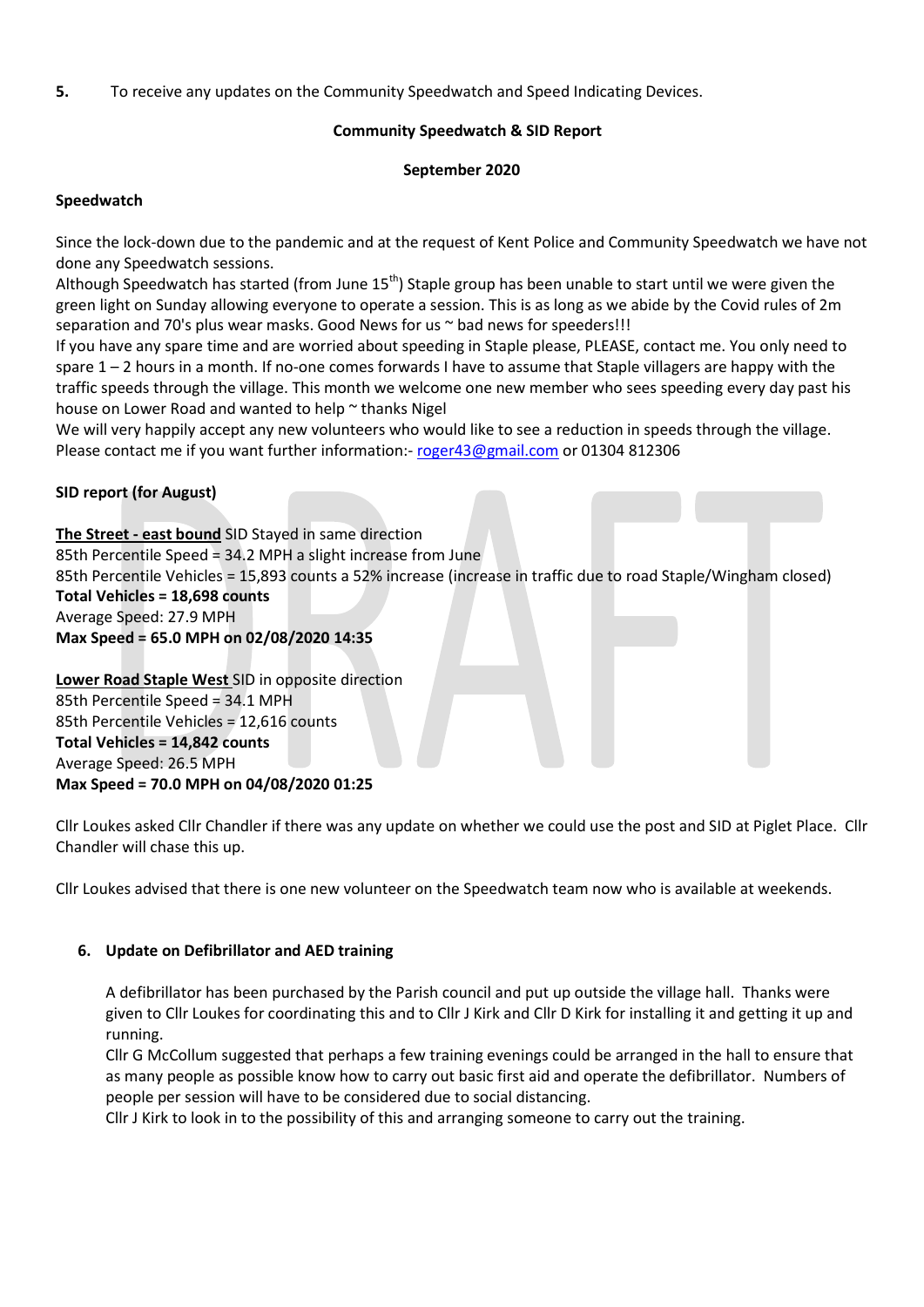# 7. Response to residents following feedback.

Councillors were concerned by the tone and potentially libellous comments from residents which have been put on facebook groups relating to the planning application in Durlock Road. They would like to make it clear that anyone with an interest in the planning application was not present during the discussions. It was also noted that complaints seem to all be directed under the planning umbrella, whether or not they are related to this.

It was agreed to merge the two Facebook Staple accounts so that all information is in one forum. It was suggested that it may be a good idea for the Parish Council to do a presentation which details what the Parish Council can and can't do.

# 8. To discuss any planning applications

 i) 20/00709 | Erection of 4no. detached dwellings, 2no. detached garages and associated parking (existing industrial unit and dwelling to be demolished) | The Lodge Fleming Road Staple CT3 1LG

This application has previously been discussed and supported. These changes are all beneficial and so the Parish Council agreed to continue to support.

An email from a resident expressed concerns over potential traffic volume during the Summerfield build.

While this is a query for the planning department, the Parish Council are aware that certain conditions and restrictions have already been put in place by the planning officers regarding the disruption of deliveries, site traffic etc. However, as the Highways department are still in the process of investigating possible traffic management options it was agreed that the parish council should inform them of its concerns and also suggest a temporary oneway traffic flow be considered.

The email also raised concerns over the mess left of the hedge by the team of clearers and pot holes in Mill Lane. The Parish have now reported the pot holes to KCC highways and Cllr Bartlett will contact the contractors Rogate to ask them to clear away any mess they have left.

#### 9. To receive an update on any financial matters, including:

#### (i) Cheques for approval

Invoice from DDC I0098608 - £188.46 (Description EMPTY 2 BINS) Vat amount for Defibrillator - £257.50 Clerk Salary - £190

All cheques approved.

#### 10. To receive any footpath updates

Cllr Coulson confirmed there was nothing to report and no complaints have been made.

#### 11. To receive any highways and transport update

i) Report from Cllr Loukes regarding Shatterling road passing by Peter Ewart

Cllr R Loukes visited the property and spoke with the residents and has made a report of the issue and possible solutions.

Lynne and Peter Ewart are having a problem with HGV vehicles passing down their very narrow road which is in Shatterling on the Rusham Road along to the Nash Road. HGV vehicles are too wide and long to pass round